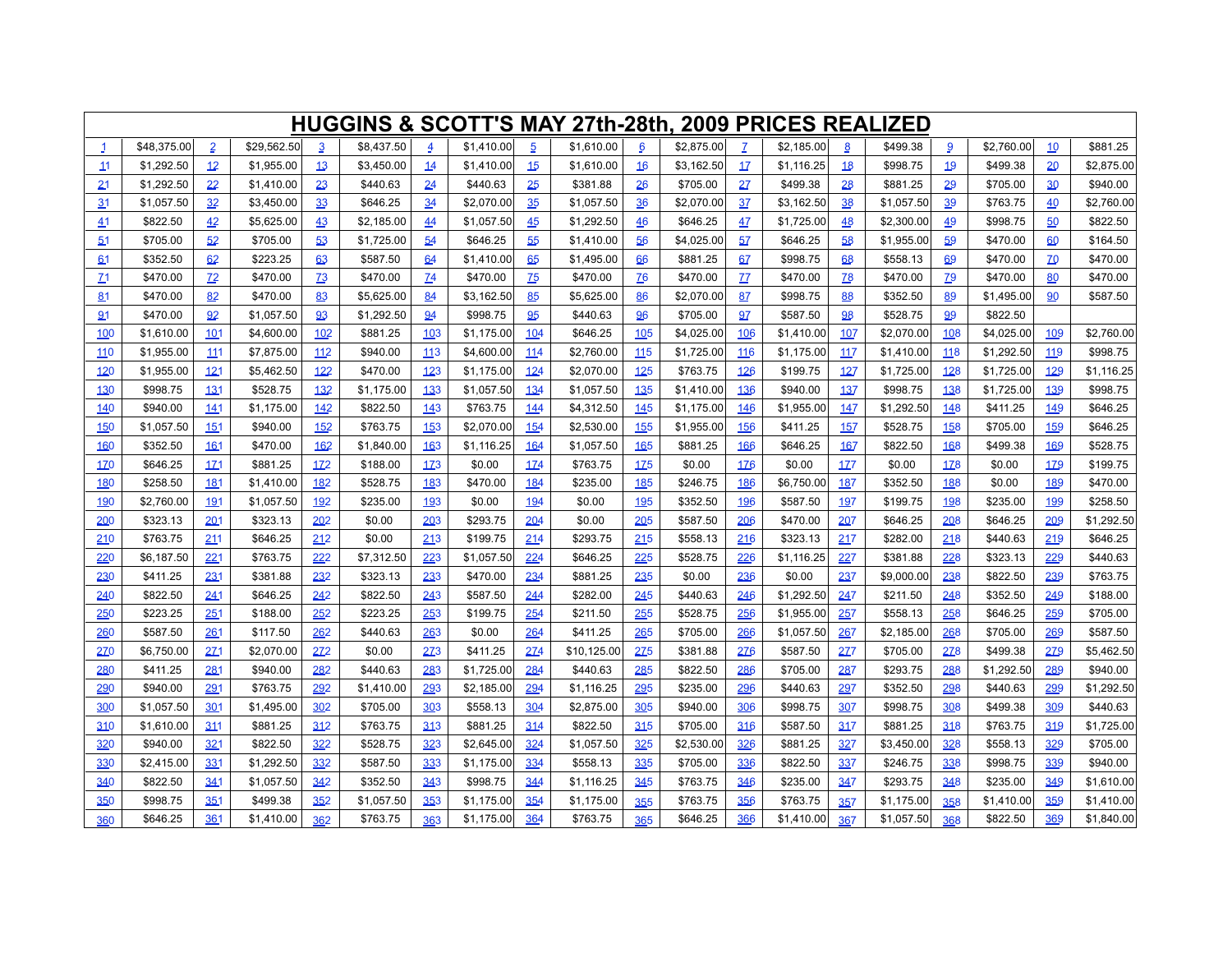| <u>370</u> | \$1,057.50 | 3Z1             | \$940.00   | 372             | \$2,875.00 | 373             | \$528.75   | 374             | \$499.38   | 375        | \$528.75   | 376        | \$1,292.50 | <b>377</b> | \$705.00   | 378        | \$1,116.25 | 379        | \$705.00   |
|------------|------------|-----------------|------------|-----------------|------------|-----------------|------------|-----------------|------------|------------|------------|------------|------------|------------|------------|------------|------------|------------|------------|
| 380        | \$5,175.00 | 381             | \$3,162.50 | 382             | \$1,057.50 | 383             | \$1,495.00 | 384             | \$0.00     | 385        | \$881.25   | 386        | \$0.00     | 387        | \$763.75   | 388        | \$0.00     | 389        | \$1,292.50 |
| 390        | \$1,495.00 | 391             | \$998.75   | 392             | \$470.00   | 393             | \$587.50   | 394             | \$1,410.00 | 395        | \$528.75   | 396        | \$646.25   | 397        | \$763.75   | 398        | \$646.25   | 399        | \$881.25   |
| 400        | \$763.75   | 401             | \$646.25   | 402             | \$1,175.00 | 403             | \$763.75   | 404             | \$0.00     | 405        | \$587.50   | 406        | \$1,175.00 | 407        | \$705.00   | 408        | \$258.50   | 409        | \$352.50   |
| 410        | \$822.50   | 411             | \$705.00   | 412             | \$381.88   | 413             | \$499.38   | 414             | \$3,737.50 | 415        | \$3,737.50 | 416        | \$646.25   | 417        | \$9,000.00 | 418        | \$587.50   | 419        | \$646.25   |
| 420        | \$1,610.00 | 421             | \$587.50   | 422             | \$558.13   | 423             | \$587.50   | 424             | \$558.13   | 425        | \$587.50   | 426        | \$646.25   | 427        | \$646.25   | 428        | \$646.25   | 429        | \$470.00   |
| 430        | \$440.63   | 431             | \$411.25   | 432             | \$470.00   | 433             | \$411.25   | 434             | \$411.25   | 435        | \$440.63   | 436        | \$440.63   | 437        | \$411.25   | 438        | \$381.88   | 439        | \$440.63   |
| 440        | \$323.13   | 441             | \$440.63   | 442             | \$323.13   | 443             | \$352.50   | 444             | \$323.13   | 445        | \$440.63   | 446        | \$352.50   | 447        | \$381.88   | 448        | \$323.13   | 449        | \$940.00   |
| 450        | \$705.00   | 451             | \$2,875.00 | 452             | \$2,070.00 | 453             | \$2,300.00 | 454             | \$499.38   | 455        | \$440.63   | 456        | \$705.00   | 457        | \$881.25   | 458        | \$0.00     | 459        | \$2,300.00 |
| 460        | \$3,162.50 | 461             | \$1,410.00 | 462             | \$2,530.00 | 463             | \$881.25   | 464             | \$763.75   | 465        | \$1,116.25 | 466        | \$5,625.00 | 467        | \$246.75   | 468        | \$2,530.00 | 469        | \$1,175.00 |
| <b>470</b> | \$470.00   | <u>471</u>      | \$3,162.50 | 472             | \$499.38   | 4Z <sub>3</sub> | \$323.13   | 474             | \$822.50   | 475        | \$705.00   | 476        | \$881.25   | 427        | \$646.25   | 478        | \$646.25   | 479        | \$705.00   |
| 480        | \$1,410.00 | 481             | \$646.25   | 482             | \$381.88   | 483             | \$1,725.00 | 484             | \$528.75   | 485        | \$381.88   | 486        | \$646.25   | 487        | \$1,057.50 | 488        | \$558.13   | 489        | \$763.75   |
| 490        | \$998.75   | 491             | \$235.00   | 492             | \$470.00   | 493             | \$646.25   | 494             | \$352.50   | 495        | \$499.38   | 496        | \$381.88   | 497        | \$499.38   | 498        | \$352.50   | 499        | \$1,116.25 |
| 500        | \$1,495.00 | 501             | \$1,410.00 | 502             | \$705.00   | 503             | \$646.25   | 504             | \$763.75   | 505        | \$881.25   | 506        | \$528.75   | 507        | \$1,840.00 | 508        | \$270.25   | 509        | \$558.13   |
| 510        | \$411.25   | 511             | \$1,410.00 | 512             | \$1,725.00 | 513             | \$1,410.00 | 514             | \$763.75   | 515        | \$282.00   | 516        | \$2,300.00 | 517        | \$0.00     | 518        | \$528.75   | 519        | \$587.50   |
| 520        | \$0.00     | 521             | \$470.00   | 522             | \$822.50   | 523             | \$1,725.00 | 524             | \$2,645.00 | 525        | \$558.13   | 526        | \$1,292.50 | 527        | \$2,185.00 | 528        | \$940.00   | 529        | \$881.25   |
| 530        | \$499.38   | 531             | \$1,955.00 | 532             | \$1,292.50 | 533             | \$1,057.50 | 534             | \$499.38   | 535        | \$763.75   | 536        | \$0.00     | 537        | \$0.00     | 538        | \$705.00   | 539        | \$646.25   |
| 540        | \$470.00   | 541             | \$0.00     | 542             | \$646.25   | 543             | \$646.25   | 544             | \$1,175.00 | 545        | \$763.75   | 546        | \$705.00   | 547        | \$1,610.00 | 548        | \$1,955.00 | 549        | \$763.75   |
| 550        | \$587.50   | 551             | \$470.00   | 552             | \$587.50   | 553             | \$352.50   | 554             | \$1,116.25 | 555        | \$1,495.00 | 556        | \$940.00   | 557        | \$352.50   | 558        | \$0.00     | 559        | \$822.50   |
| 560        | \$940.00   | 561             | \$763.75   | 562             | \$940.00   | 563             | \$940.00   | 564             | \$587.50   | 565        | \$587.50   | 566        | \$558.13   | 567        | \$1,610.00 | 568        | \$2,415.00 | 569        | \$558.13   |
| 570        | \$763.75   | 571             | \$4,600.00 | 572             | \$998.75   | 573             | \$352.50   | 574             | \$258.50   | <b>575</b> | \$822.50   | 576        | \$1,955.00 | 5Z7        | \$470.00   | 578        | \$440.63   | 579        | \$0.00     |
| 580        | \$1,116.25 | 581             | \$705.00   | 582             | \$0.00     | 583             | \$1,840.00 | 584             | \$822.50   | 585        | \$1,057.50 | 586        | \$2,185.00 | 587        | \$822.50   | 588        | \$822.50   | 589        | \$558.13   |
| 590        | \$528.75   | 591             | \$528.75   | 592             | \$1,840.00 | 593             | \$223.25   | 594             | \$211.50   | 595        | \$558.13   | 596        | \$176.25   | 597        | \$188.00   | 598        | \$646.25   | 599        | \$1,725.00 |
| 600        | \$235.00   | 601             | \$587.50   | 602             | \$0.00     | 603             | \$998.75   | 604             | \$381.88   | 605        | \$2,760.00 | 606        | \$1,057.50 | 607        | \$763.75   | 608        | \$881.25   | 609        | \$1,840.00 |
| 610        | \$270.25   | 611             | \$3,450.00 | 612             | \$881.25   | 613             | \$2,645.00 | 614             | \$940.00   | 615        | \$235.00   | 616        | \$0.00     | 617        | \$822.50   | 618        | \$0.00     | 619        | \$270.25   |
| 620        | \$2,185.00 | 621             | \$1,292.50 | 622             | \$940.00   | 623             | \$0.00     | 624             | \$0.00     | 625        | \$411.25   | 626        | \$235.00   | 627        | \$0.00     | 628        | \$258.50   | 629        | \$352.50   |
| 630        | \$499.38   | 631             | \$235.00   | 632             | \$0.00     | 633             | \$0.00     | 634             | \$235.00   | 635        | \$0.00     | 636        | \$235.00   | 637        | \$282.00   | 638        | \$0.00     | 639        | \$0.00     |
| 640        | \$0.00     | 641             | \$440.63   | 642             | \$235.00   | 643             | \$258.50   | 644             | \$235.00   | 645        | \$0.00     | 646        | \$129.25   | 647        | \$0.00     | 648        | \$117.50   | 649        | \$117.50   |
| 650        | \$141.00   | 651             | \$117.50   | 652             | \$164.50   | 653             | \$188.00   | 654             | \$282.00   | 655        | \$129.25   | 656        | \$117.50   | 657        | \$0.00     | 658        | \$0.00     | 659        | \$117.50   |
| 660        | \$0.00     | 661             | \$0.00     | 662             | \$0.00     | 663             | \$0.00     | 664             | \$176.25   | 665        | \$0.00     | 666        | \$188.00   | 667        | \$0.00     | 668        | \$0.00     | 669        | \$0.00     |
| 6Z0        | \$0.00     | 6Z1             | \$117.50   | 672             | \$0.00     | 6Z3             | \$117.50   | 674             | \$1,410.00 | 6Z5        | \$646.25   | 6Z6        | \$352.50   | 6Z7        | \$1,175.00 | 678        | \$881.25   | 6Z9        | \$1,955.00 |
| 680        | \$1,116.25 | 681             | \$528.75   | 682             | \$587.50   | 683             | \$763.75   | 684             | \$763.75   | 685        | \$1,610.00 | 686        | \$352.50   | 687        | \$411.25   | 688        | \$1,495.00 | 689        | \$1,057.50 |
| 690        | \$940.00   | 691             | \$705.00   | 692             | \$470.00   | 693             | \$822.50   | 694             | \$881.25   | 695        | \$1,610.00 | 696        | \$587.50   | 697        | \$940.00   | 698        | \$587.50   | 699        | \$499.38   |
| <b>Z00</b> | \$1,410.00 | Z <sub>01</sub> | \$558.13   | Z <sub>02</sub> | \$881.25   | <b>Z03</b>      | \$1,610.00 | Z <sub>04</sub> | \$2,185.00 | <b>Z05</b> | \$998.75   | <b>Z06</b> | \$1,057.50 | <b>ZQ7</b> | \$352.50   | <b>Z08</b> | \$499.38   | 709        | \$440.63   |
| Z10        | \$470.00   | Z11             | \$323.13   | 712             | \$411.25   | Z13             | \$323.13   | Z14             | \$293.75   | Z15        | \$0.00     | Z16        | \$323.13   | 717        | \$323.13   | Z18        | \$0.00     | <b>Z19</b> | \$381.88   |
| <b>Z20</b> | \$381.88   | Z <sub>21</sub> | \$470.00   | Z <sub>22</sub> | \$499.38   | 723             | \$587.50   | <b>Z24</b>      | \$3,450.00 | <b>725</b> | \$270.25   | <b>Z26</b> | \$381.88   | 727        | \$822.50   | 728        | \$558.13   | <b>Z29</b> | \$282.00   |
| <b>Z30</b> | \$235.00   | Z <sub>31</sub> | \$235.00   | <b>Z32</b>      | \$211.50   | 733             | \$411.25   | 734             | \$323.13   | <b>Z35</b> | \$223.25   | <b>Z36</b> | \$470.00   | <b>Z37</b> | \$352.50   | <b>Z38</b> | \$1,410.00 | <b>Z39</b> | \$293.75   |
| 740        | \$270.25   | 741             | \$188.00   | 742             | \$188.00   | 743             | \$470.00   | <b>744</b>      | \$528.75   | 745        | \$881.25   | 746        | \$352.50   | 747        | \$822.50   | 748        | \$223.25   | 749        | \$223.25   |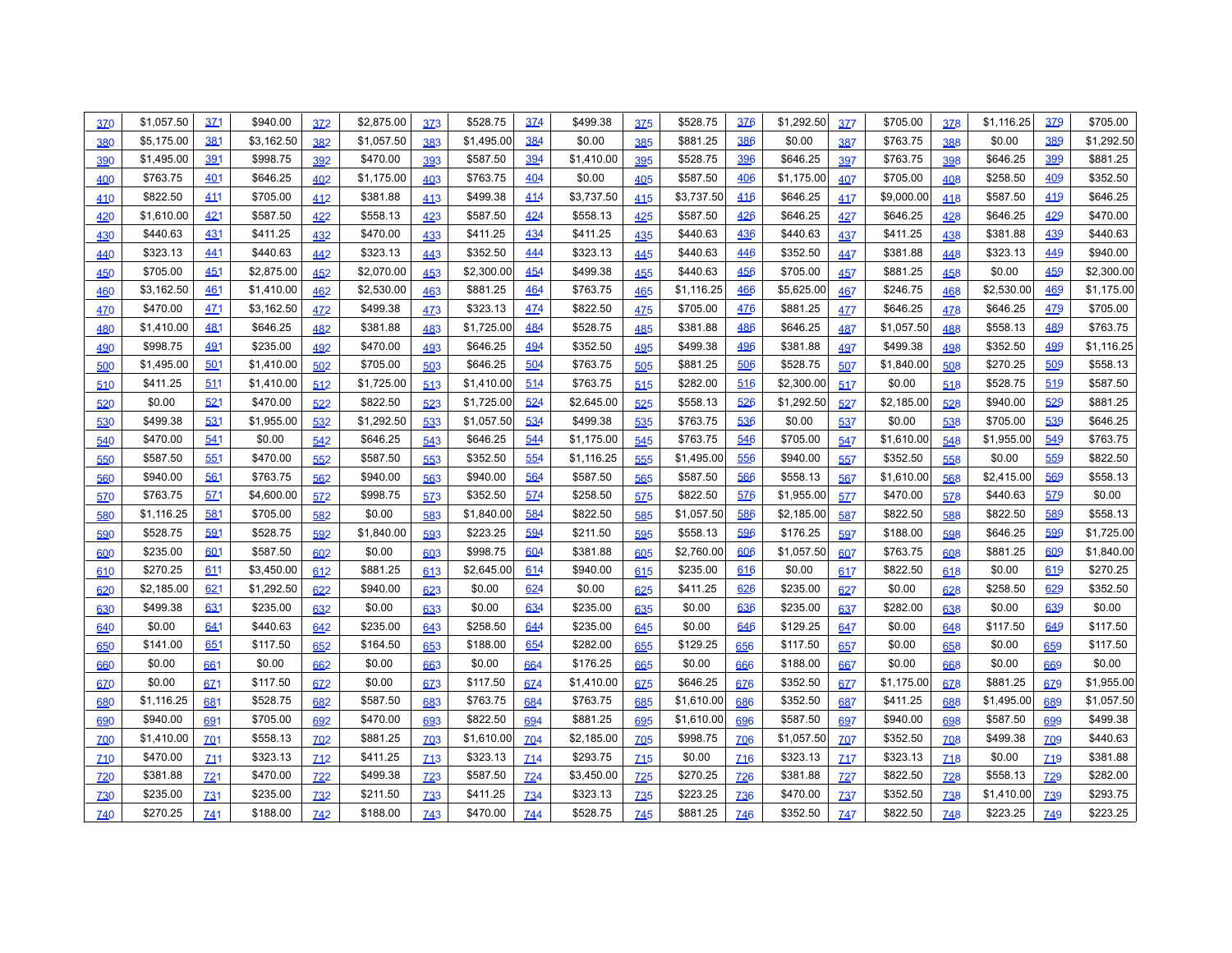| 750        | \$352.50   | <b>Z51</b>        | \$528.75    | <b>Z52</b> | \$246.75    | 753        | \$470.00   | <b>Z54</b> | \$152.75   | <b>755</b> | \$258.50   | 756        | \$0.00     | <b>Z57</b>  | \$293.75   | <b>Z58</b> | \$323.13   | <b>Z59</b> | \$0.00     |
|------------|------------|-------------------|-------------|------------|-------------|------------|------------|------------|------------|------------|------------|------------|------------|-------------|------------|------------|------------|------------|------------|
| <b>Z60</b> | \$117.50   | <b>Z61</b>        | \$323.13    | <b>762</b> | \$223.25    | 763        | \$323.13   | 764        | \$129.25   | 765        | \$246.75   | 766        | \$587.50   | 767         | \$199.75   | 768        | \$117.50   | 769        | \$0.00     |
| <b>ZZ0</b> | \$176.25   | Z <sub>21</sub>   | \$1,057.50  | ZZ2        | \$293.75    | <b>ZZ3</b> | \$440.63   | 774        | \$152.75   | <b>ZZ5</b> | \$282.00   | <b>ZZ6</b> | \$293.75   | <u>77</u> 7 | \$199.75   | <b>778</b> | \$646.25   | 779        | \$176.25   |
| 780        | \$223.25   | <b>Z81</b>        | \$763.75    | <b>Z82</b> | \$411.25    | <b>783</b> | \$223.25   | 784        | \$117.50   | <b>785</b> | \$323.13   | 786        | \$129.25   | <b>787</b>  | \$199.75   | 788        | \$188.00   | 789        | \$188.00   |
| <b>Z90</b> | \$282.00   | <b>Z91</b>        | \$470.00    | <b>Z92</b> | \$1,292.50  | <b>793</b> | \$258.50   | <b>Z94</b> | \$323.13   | <b>795</b> | \$129.25   | <b>796</b> | \$558.13   | <b>797</b>  | \$381.88   | <b>798</b> | \$352.50   | 799        | \$117.50   |
| 800        | \$282.00   | 801               | \$188.00    | 802        | \$763.75    | 803        | \$223.25   | 804        | \$258.50   | 805        | \$223.25   | 806        | \$270.25   | 807         | \$199.75   | 808        | \$0.00     | 809        | \$646.25   |
| 810        | \$323.13   | 811               | \$270.25    | 812        | \$199.75    | 813        | \$176.25   | 814        | \$246.75   | 815        | \$0.00     | 816        | \$0.00     | 817         | \$558.13   | 818        | \$293.75   | 819        | \$381.88   |
| 820        | \$188.00   | 821               | \$152.75    | 822        | \$440.63    | 823        | \$411.25   | 824        | \$152.75   | 825        | \$141.00   | 826        | \$499.38   | 827         | \$211.50   | 828        | \$152.75   | 829        | \$258.50   |
| 830        | \$0.00     | 831               | \$14,300.00 | 832        | \$22,000.00 | 833        | \$940.00   | 834        | \$1,057.50 | 835        | \$1,955.00 | 836        | \$1,292.50 | 837         | \$5,175.00 | 838        | \$763.75   | 839        | \$1,495.00 |
| 840        | \$1,610.00 | 841               | \$1,840.00  | 842        | \$2,300.00  | 843        | \$3,450.00 | 844        | \$1,610.00 | 845        | \$470.00   | 846        | \$1,175.00 | 847         | \$2,875.00 | 848        | \$381.88   | 849        | \$587.50   |
| 850        | \$1,057.50 | 851               | \$705.00    | 852        | \$940.00    | 853        | \$381.88   | 854        | \$1,116.25 | 855        | \$940.00   | 856        | \$558.13   | 857         | \$293.75   | 858        | \$705.00   | 859        | \$940.00   |
| 860        | \$270.25   | 861               | \$440.63    | 862        | \$1,495.00  | 863        | \$763.75   | 864        | \$1,292.50 | 865        | \$558.13   | 866        | \$1,840.00 | 867         | \$528.75   | 868        | \$1,955.00 | 869        | \$881.25   |
| 870        | \$940.00   | 8Z1               | \$3,162.50  | 872        | \$1,955.00  | <b>873</b> | \$587.50   | 874        | \$822.50   | <b>875</b> | \$822.50   | 876        | \$1,955.00 | <b>8Z7</b>  | \$940.00   | 878        | \$705.00   | <b>879</b> | \$470.00   |
| 880        | \$323.13   | 881               | \$235.00    | 882        | \$164.50    | 883        | \$141.00   | 884        | \$164.50   | 885        | \$211.50   | 886        | \$440.63   | 887         | \$164.50   | 888        | \$235.00   | 889        | \$164.50   |
| 890        | \$164.50   | 891               | \$470.00    | 892        | \$176.25    | 893        | \$141.00   | 894        | \$470.00   | 895        | \$152.75   | 896        | \$223.25   | 897         | \$152.75   | 898        | \$352.50   | 899        | \$381.88   |
| 900        | \$1,840.00 | 901               | \$1,955.00  | 902        | \$1,292.50  | 903        | \$1,057.50 | 904        | \$2,070.00 | 905        | \$2,070.00 | 906        | \$1,610.00 | 907         | \$199.75   | 908        | \$1,955.00 | 909        | \$763.75   |
| 910        | \$2,875.00 | 911               | \$881.25    | 912        | \$2,875.00  | 913        | \$763.75   | 914        | \$1,175.00 | 915        | \$1,410.00 | 916        | \$2,760.00 | 917         | \$2,300.00 | 918        | \$1,725.00 | 919        | \$1,057.50 |
| 920        | \$998.75   | 921               | \$1,495.00  | 922        | \$1,116.25  | 923        | \$2,300.00 | 924        | \$1,057.50 | 925        | \$470.00   | 926        | \$763.75   | 927         | \$940.00   | 928        | \$1,725.00 | 929        | \$2,530.00 |
| 930        | \$1,955.00 | 931               | \$558.13    | 932        | \$1,175.00  | 933        | \$1,410.00 | 934        | \$1,955.00 | 935        | \$1,955.00 | 936        | \$1,175.00 | 937         | \$1,292.50 | 938        | \$293.75   | 939        | \$1,495.00 |
| 940        | \$1,116.25 | 941               | \$470.00    | 942        | \$1,057.50  | 943        | \$822.50   | 944        | \$881.25   | 945        | \$558.13   | 946        | \$822.50   | 947         | \$1,175.00 | 948        | \$1,410.00 | 949        | \$940.00   |
| 950        | \$1,175.00 | 951               | \$1,840.00  | 952        | \$2,760.00  | 953        | \$998.75   | 954        | \$270.25   | 955        | \$6,187.50 | 956        | \$1,116.25 | 957         | \$2,875.00 | 958        | \$211.50   | 959        | \$3,162.50 |
| 960        | \$998.75   | 961               | \$1,292.50  | 962        | \$2,645.00  | 963        | \$3,162.50 | 964        | \$1,410.00 | 965        | \$499.38   | 966        | \$352.50   | 967         | \$1,725.00 | 968        | \$822.50   | 969        | \$1,495.00 |
| 970        | \$2,070.00 | 9Z <sub>1</sub>   | \$646.25    | 972        | \$646.25    | 973        | \$381.88   | 974        | \$763.75   | 975        | \$587.50   | 976        | \$881.25   | 9Z7         | \$470.00   | 978        | \$323.13   | 979        | \$1,292.50 |
| 980        | \$270.25   | 981               | \$0.00      | 982        | \$1,057.50  | 983        | \$0.00     | 984        | \$1,495.00 | 985        | \$323.13   | 986        | \$381.88   | 987         | \$558.13   | 988        | \$411.25   | 989        | \$258.50   |
| 990        | \$352.50   | 991               | \$352.50    | 992        | \$2,300.00  | 993        | \$470.00   | 994        | \$998.75   | 995        | \$470.00   | 996        | \$587.50   | 997         | \$411.25   | 998        | \$0.00     | 999        | \$558.13   |
| 1000       | \$822.50   | 100 <sup>1</sup>  | \$323.13    | 1002       | \$411.25    | 1003       | \$1,116.25 | 1004       | \$1,116.25 | 1005       | \$881.25   | 1006       | \$2,530.00 | 1007        | \$881.25   | 1008       | \$2,415.00 | 1009       | \$2,760.00 |
| 1010       | \$1,057.50 | 1011              | \$940.00    | 1012       | \$763.75    | 1013       | \$587.50   | 1014       | \$822.50   | 1015       | \$646.25   | 1016       | \$587.50   | 1017        | \$1,410.00 | 1018       | \$411.25   | 1019       | \$499.38   |
| 1020       | \$381.88   | 102 <sup>1</sup>  | \$470.00    | 1022       | \$822.50    | 1023       | \$188.00   | 1024       | \$223.25   | 1025       | \$528.75   | 1026       | \$0.00     | 1027        | \$0.00     | 1028       | \$558.13   | 1029       | \$0.00     |
| 1030       | \$470.00   | 103 <sup>1</sup>  | \$381.88    | 1032       | \$258.50    | 1033       | \$587.50   | 1034       | \$763.75   | 1035       | \$763.75   | 1036       | \$705.00   | 1037        | \$235.00   | 1038       | \$587.50   | 1039       | \$2,070.00 |
| 1040       | \$0.00     | 1041              | \$1,955.00  | 1042       | \$528.75    | 1043       | \$646.25   | 1044       | \$587.50   | 1045       | \$998.75   | 1046       | \$822.50   | 1047        | \$587.50   | 1048       | \$705.00   | 1049       | \$940.00   |
| 1050       | \$1,175.00 | 105 <sup>1</sup>  | \$763.75    | 1052       | \$1,292.50  | 1053       | \$411.25   | 1054       | \$763.75   | 1055       | \$763.75   | 1056       | \$2,070.00 | 1057        | \$270.25   | 1058       | \$0.00     | 1059       | \$940.00   |
| 1060       | \$587.50   | 1061              | \$587.50    | 1062       | \$646.25    | 1063       | \$587.50   | 1064       | \$705.00   | 1065       | \$381.88   | 1066       | \$998.75   | 1067        | \$235.00   | 1068       | \$881.25   | 1069       | \$1,410.00 |
| 1070       | \$822.50   | 10 <sub>Z</sub> 1 | \$705.00    | 1072       | \$2,185.00  | 1073       | \$1,292.50 | 1074       | \$1,410.00 | 1075       | \$1,495.00 | 1076       | \$2,070.00 | 10Z7        | \$1,410.00 | 1078       | \$940.00   | 1079       | \$1,955.00 |
| 1080       | \$381.88   | 1081              | \$411.25    | 1082       | \$646.25    | 1083       | \$293.75   | 1084       | \$381.88   | 1085       | \$352.50   | 1086       | \$1,175.00 | 1087        | \$940.00   | 1088       | \$1,292.50 | 1089       | \$822.50   |
| 1090       | \$499.38   | 1091              | \$1,610.00  | 1092       | \$940.00    | 1093       | \$940.00   | 1094       | \$1,116.25 | 1095       | \$940.00   | 1096       | \$2,645.00 | 1097        | \$1,116.25 | 1098       | \$763.75   | 1099       | \$881.25   |
| 1100       | \$646.25   | 1101              | \$558.13    | 1102       | \$293.75    | 1103       | \$499.38   | 1104       | \$1,725.00 | 1105       | \$499.38   | 1106       | \$1,175.00 | 1107        | \$0.00     | 1108       | \$705.00   | 1109       | \$381.88   |
| 1110       | \$1,175.00 | 1111              | \$2,415.00  | 1112       | \$499.38    | 1113       | \$1,495.00 | 1114       | \$2,645.00 | 1115       | \$940.00   | 1116       | \$2,530.00 | 1117        | \$1,495.00 | 1118       | \$0.00     | 1119       | \$940.00   |
| 1120       | \$470.00   | 1121              | \$822.50    | 1122       | \$1,610.00  | 1123       | \$2,415.00 | 1124       | \$1,495.00 | 1125       | \$470.00   | 1126       | \$2,070.00 | 1127        | \$1,840.00 | 1128       | \$763.75   | 1129       | \$411.25   |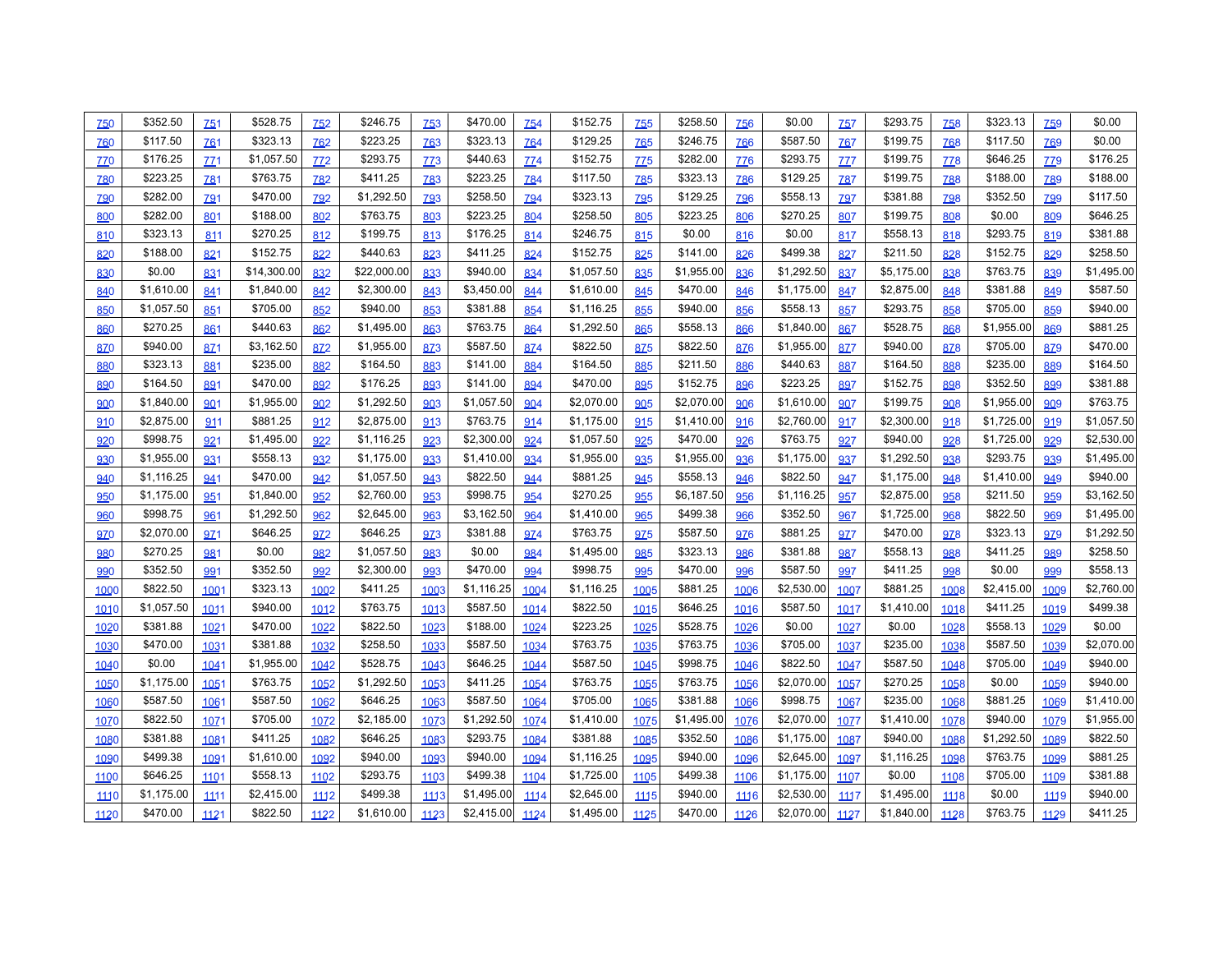| 1130 | \$2,185.00 | 1131             | \$352.50   | 1132 | \$411.25   | 1133 | \$881.25   | 1134 | \$0.00     | 1135 | \$705.00   | 1136 | \$528.75   | 1137 | \$282.00   | 1138 | \$1,057.50 | 1139 | \$822.50   |
|------|------------|------------------|------------|------|------------|------|------------|------|------------|------|------------|------|------------|------|------------|------|------------|------|------------|
| 1140 | \$381.88   | 1141             | \$499.38   | 1142 | \$528.75   | 1143 | \$293.75   | 1144 | \$646.25   | 1145 | \$2,070.00 | 1146 | \$646.25   | 1147 | \$3,450.00 | 1148 | \$940.00   | 1149 | \$998.75   |
| 1150 | \$381.88   | 1151             | \$0.00     | 1152 | \$323.13   | 1153 | \$881.25   | 1154 | \$705.00   | 1155 | \$940.00   | 1156 | \$470.00   | 1157 | \$1,292.50 | 1158 | \$822.50   | 1159 | \$646.25   |
| 1160 | \$1,292.50 | 1161             | \$470.00   | 1162 | \$822.50   | 1163 | \$528.75   | 1164 | \$129.25   | 1165 | \$1,292.50 | 1166 | \$558.13   | 1167 | \$646.25   | 1168 | \$822.50   | 1169 | \$528.75   |
| 1170 | \$763.75   | 1171             | \$1,175.00 | 1172 | \$2,645.00 | 1173 | \$4,887.50 | 1174 | \$881.25   | 1175 | \$998.75   | 1176 | \$822.50   | 1177 | \$1,955.00 | 1178 | \$2,415.00 | 1179 | \$3,737.50 |
| 1180 | \$3,450.00 | 1181             | \$199.75   | 1182 | \$211.50   | 1183 | \$646.25   | 1184 | \$1,410.00 | 1185 | \$763.75   | 1186 | \$1,610.00 | 1187 | \$558.13   | 1188 | \$822.50   | 1189 | \$1,410.00 |
| 1190 | \$558.13   | 1191             | \$705.00   | 1192 | \$246.75   | 1193 | \$1,410.00 | 1194 | \$1,840.00 | 1195 | \$822.50   | 1196 | \$940.00   | 1197 | \$822.50   | 1198 | \$5,462.50 | 1199 | \$3,450.00 |
| 1200 | \$2,070.00 | 1201             | \$0.00     | 1202 | \$0.00     | 1203 | \$0.00     | 1204 | \$235.00   | 1205 | \$881.25   | 1206 | \$587.50   | 1207 | \$763.75   | 1208 | \$1,057.50 | 1209 | \$1,116.25 |
| 1210 | \$0.00     | 1211             | \$881.25   | 1212 | \$258.50   | 1213 | \$1,292.50 | 1214 | \$381.88   | 1215 | \$646.25   | 1216 | \$470.00   | 1217 | \$822.50   | 1218 | \$940.00   | 1219 | \$1,057.50 |
| 1220 | \$881.25   | 1221             | \$411.25   | 1222 | \$705.00   | 1223 | \$646.25   | 1224 | \$1,410.00 | 1225 | \$1,955.00 | 1226 | \$822.50   | 1227 | \$352.50   | 1228 | \$5,462.50 | 1229 | \$323.13   |
| 1230 | \$235.00   | 1231             | \$763.75   | 1232 | \$998.75   | 1233 | \$1,116.25 | 1234 | \$293.75   | 1235 | \$440.63   | 1236 | \$293.75   | 1237 | \$1,292.50 | 1238 | \$822.50   | 1239 | \$587.50   |
| 1240 | \$381.88   | 1241             | \$176.25   | 1242 | \$0.00     | 1243 | \$352.50   | 1244 | \$199.75   | 1245 | \$0.00     | 1246 | \$352.50   | 1247 | \$293.75   | 1248 | \$499.38   | 1249 | \$705.00   |
| 1250 | \$558.13   | 1251             | \$763.75   | 1252 | \$587.50   | 1253 | \$881.25   | 1254 | \$705.00   | 1255 | \$0.00     | 1256 | \$1,292.50 | 1257 | \$0.00     | 1258 | \$998.75   | 1259 | \$440.63   |
| 1260 | \$235.00   | 1261             | \$998.75   | 1262 | \$470.00   | 1263 | \$1,495.00 | 1264 | \$998.75   | 1265 | \$1,175.00 | 1266 | \$0.00     | 1267 | \$1,292.50 | 1268 | \$558.13   | 1269 | \$587.50   |
| 1270 | \$499.38   | 1271             | \$1,610.00 | 1272 | \$646.25   | 1273 | \$763.75   | 1274 | \$998.75   | 1275 | \$293.75   | 1276 | \$1,057.50 | 1277 | \$0.00     | 1278 | \$293.75   | 1279 | \$381.88   |
| 1280 | \$1,175.00 | 1281             | \$499.38   | 1282 | \$998.75   | 1283 | \$499.38   | 1284 | \$323.13   | 1285 | \$235.00   | 1286 | \$587.50   | 1287 | \$528.75   | 1288 | \$470.00   | 1289 | \$270.25   |
| 1290 | \$323.13   | 1291             | \$558.13   | 1292 | \$352.50   | 1293 | \$323.13   | 1294 | \$323.13   | 1295 | \$352.50   | 1296 | \$0.00     | 1297 | \$440.63   | 1298 | \$646.25   | 1299 | \$558.13   |
| 1300 | \$1,057.50 | 1301             | \$499.38   | 1302 | \$1,116.25 | 1303 | \$2,185.00 | 1304 | \$411.25   | 1305 | \$2,875.00 | 1306 | \$1,175.00 | 1307 | \$3,162.50 | 1308 | \$881.25   | 1309 | \$499.38   |
| 1310 | \$2,415.00 | 1311             | \$705.00   | 1312 | \$235.00   | 1313 | \$1,840.00 | 1314 | \$381.88   | 1315 | \$1,495.00 | 1316 | \$763.75   | 1317 | \$381.88   | 1318 | \$1,495.00 | 1319 | \$1,057.50 |
| 1320 | \$763.75   | 1321             | \$822.50   | 1322 | \$1,495.00 | 1323 | \$822.50   | 1324 | \$381.88   | 1325 | \$381.88   | 1326 | \$587.50   | 1327 | \$352.50   | 1328 | \$270.25   | 1329 | \$470.00   |
| 1330 | \$381.88   | 1331             | \$381.88   | 1332 | \$499.38   | 1333 | \$258.50   | 1334 | \$499.38   | 1335 | \$940.00   | 1336 | \$323.13   | 1337 | \$2,185.00 | 1338 | \$881.25   | 1339 | \$763.75   |
| 1340 | \$646.25   | 1341             | \$381.88   | 1342 | \$705.00   | 1343 | \$470.00   | 1344 | \$528.75   | 1345 | \$293.75   | 1346 | \$763.75   | 1347 | \$822.50   | 1348 | \$282.00   | 1349 | \$1,175.00 |
| 1350 | \$470.00   | 1351             | \$2,875.00 | 1352 | \$282.00   | 1353 | \$558.13   | 1354 | \$411.25   | 1355 | \$1,955.00 | 1356 | \$440.63   | 1357 | \$558.13   | 1358 | \$881.25   | 1359 | \$381.88   |
| 1360 | \$0.00     | 1361             | \$822.50   | 1362 | \$646.25   | 1363 | \$528.75   | 1364 | \$705.00   | 1365 | \$528.75   | 1366 | \$440.63   | 1367 | \$499.38   | 1368 | \$0.00     | 1369 | \$411.25   |
| 1370 | \$411.25   | 1371             | \$411.25   | 1372 | \$352.50   | 1373 | \$558.13   | 1374 | \$0.00     | 1375 | \$381.88   | 1376 | \$1,116.25 | 1377 | \$822.50   | 1378 | \$411.25   | 1379 | \$822.50   |
| 1380 | \$176.25   | 1381             | \$1,292.50 | 1382 | \$352.50   | 1383 | \$323.13   | 1384 | \$352.50   | 1385 | \$293.75   | 1386 | \$211.50   | 1387 | \$235.00   | 1388 | \$270.25   | 1389 | \$381.88   |
| 1390 | \$470.00   | 1391             | \$381.88   | 1392 | \$270.25   | 1393 | \$152.75   | 1394 | \$881.25   | 1395 | \$199.75   | 1396 | \$211.50   | 1397 | \$381.88   | 1398 | \$211.50   | 1399 | \$117.50   |
| 1400 | \$199.75   | 140 <sup>1</sup> | \$199.75   | 1402 | \$1,292.50 | 1403 | \$176.25   | 1404 | \$211.50   | 1405 | \$235.00   | 1406 | \$129.25   | 1407 | \$646.25   | 1408 | \$270.25   | 1409 | \$117.50   |
| 1410 | \$164.50   | 1411             | \$246.75   | 1412 | \$176.25   | 1413 | \$117.50   | 1414 | \$188.00   | 1415 | \$270.25   | 1416 | \$152.75   | 1417 | \$176.25   | 1418 | \$282.00   | 1419 | \$246.75   |
| 1420 | \$176.25   | 1421             | \$470.00   | 1422 | \$822.50   | 1423 | \$323.13   | 1424 | \$246.75   | 1425 | \$293.75   | 1426 | \$528.75   | 1427 | \$940.00   | 1428 | \$0.00     | 1429 | \$0.00     |
| 1430 | \$705.00   | 1431             | \$293.75   | 1432 | \$323.13   | 1433 | \$470.00   | 1434 | \$0.00     | 1435 | \$352.50   | 1436 | \$0.00     | 1437 | \$558.13   | 1438 | \$176.25   | 1439 | \$164.50   |
| 1440 | \$176.25   | 1441             | \$470.00   | 1442 | \$199.75   | 1443 | \$499.38   | 1444 | \$499.38   | 1445 | \$176.25   | 1446 | \$117.50   | 1447 | \$381.88   | 1448 | \$558.13   | 1449 | \$587.50   |
| 1450 | \$763.75   | 1451             | \$223.25   | 1452 | \$141.00   | 1453 | \$152.75   | 1454 | \$223.25   | 1455 | \$0.00     | 1456 | \$117.50   | 1457 | \$352.50   | 1458 | \$646.25   | 1459 | \$246.75   |
| 1460 | \$587.50   | 1461             | \$293.75   | 1462 | \$881.25   | 1463 | \$998.75   | 1464 | \$0.00     | 1465 | \$587.50   | 1466 | \$282.00   | 1467 | \$528.75   | 1468 | \$323.13   | 1469 | \$293.75   |
| 1470 | \$1,292.50 | 1471             | \$381.88   | 1472 | \$646.25   | 1473 | \$822.50   | 1474 | \$822.50   | 1475 | \$587.50   | 1476 | \$763.75   | 1477 | \$822.50   | 1478 | \$1,840.00 | 1479 | \$940.00   |
| 1480 | \$1,057.50 | 1481             | \$2,070.00 | 1482 | \$1,840.00 | 1483 | \$822.50   | 1484 | \$528.75   | 1485 | \$1,292.50 | 1486 | \$2,760.00 | 1487 | \$763.75   | 1488 | \$998.75   | 1489 | \$352.50   |
| 1490 | \$411.25   | 1491             | \$705.00   | 1492 | \$1,410.00 | 1493 | \$499.38   | 1494 | \$117.50   | 1495 | \$881.25   | 1496 | \$2,300.00 | 1497 | \$1,175.00 | 1498 | \$440.63   | 1499 | \$352.50   |
| 1500 | \$499.38   | 1501             | \$705.00   | 1502 | \$1,175.00 | 1503 | \$2,185.00 | 1504 | \$1,725.00 | 1505 | \$822.50   | 1506 | \$2,875.00 | 1507 | \$2,645.00 | 1508 | \$822.50   | 1509 | \$1,175.00 |